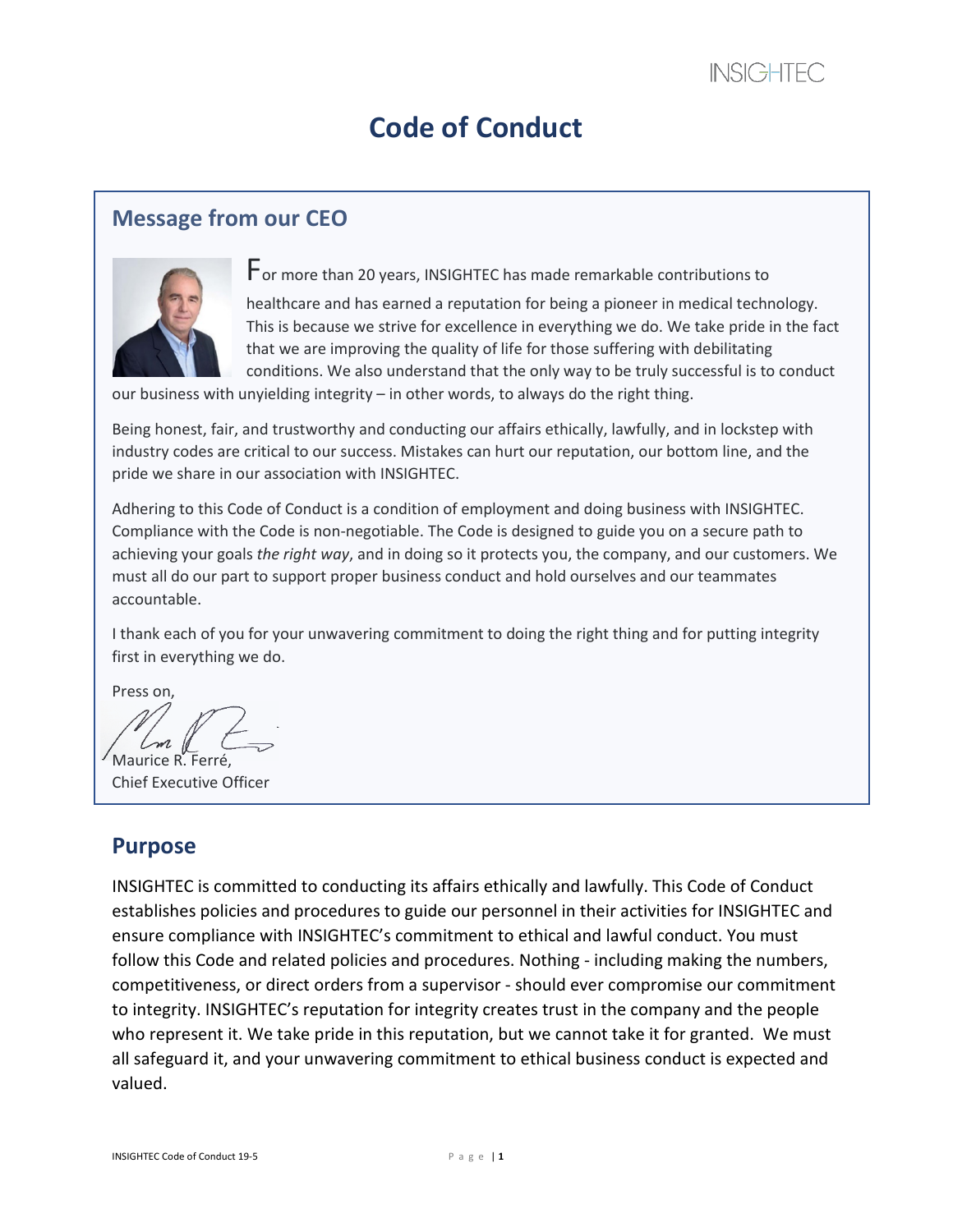#### **Scope**

This Code of Conduct applies to all INSIGHTEC directors and employees. It also applies to any other person or entity acting in a position of confidence or trust on INSIGHTEC's behalf (including contractors, distributors and sales representatives) who are obligated to adhere to INSIGHTEC's policies and procedures.

#### **Policies and Procedures**

- 1) **Laws and regulations:** INSIGHTEC will conduct its business in compliance with applicable laws and regulations around the world and with high ethical standards. These include laws that are especially relevant to our business, such as those relating to healthcare fraud and abuse, anti- corruption (e.g. U.S. Foreign Corrupt Practices Act, U.K Bribery Act), data privacy laws (e.g. U.S. HIPAA, E.U. GDPR), transparency laws (e.g. U.S. Sunshine Act), and quality and regulatory requirements. Ignorance of the law is not an excuse. When in doubt, you are required to consult with your manager or the Legal/Compliance function.
- 2) **Improper Payments:** INSIGHTEC will not make any improper payments to government or non-government officials, healthcare professionals, customers, employees, persons, or entities, nor will INSIGHTEC request or accept any improper payment from suppliers, customers, or anyone seeking to do business with the company. INSIGHTEC's business involves arrangements with healthcare professionals and institutions that are subject to regulations around the world. Compliance with company policies and procedures related to these arrangements is critical. Training and education on these topics are provided on a regular basis.
- 3) **Products:** INSIGHTEC is committed to producing products that are safe and effective. In developing and manufacturing medical devices and other products, INSIGHTEC will meet or exceed requirements formulated by the government agencies that regulate clinical studies and manufacture and sale of these products around the world, including the U.S. Food and Drug Administration. We will make these products in a manner that is sustainable and meets applicable laws relating to protection of the environment.
- 4) **Sales and marketing:** INSIGHTEC will represent its products and services accurately and will comply with applicable regulatory and legal requirements governing the sale, marketing and promotion of its products and services. INSIGHTEC will not promote its products for unapproved commercial use.
- 5) **Work environment:** INSIGHTEC will maintain a safe and drug-free workplace that is free from discrimination or harassment based on race, color, religion, gender, age, sexual orientation, disability, national origin, citizenship, marital or veteran status, or any other prohibited factor. You are required to behave professionally and responsibly at all times and never engage in racial, religious or other stereotyping, derogatory jokes or gestures, physical or verbal conduct of a sexual, racist or defamatory nature, intimidating or aggressive acts, inappropriate humor, or displays of offensive material. You may not be under the influence of alcohol or illegal drugs (or abuse legal drugs) while performing duties for or on behalf of INSIGHTEC.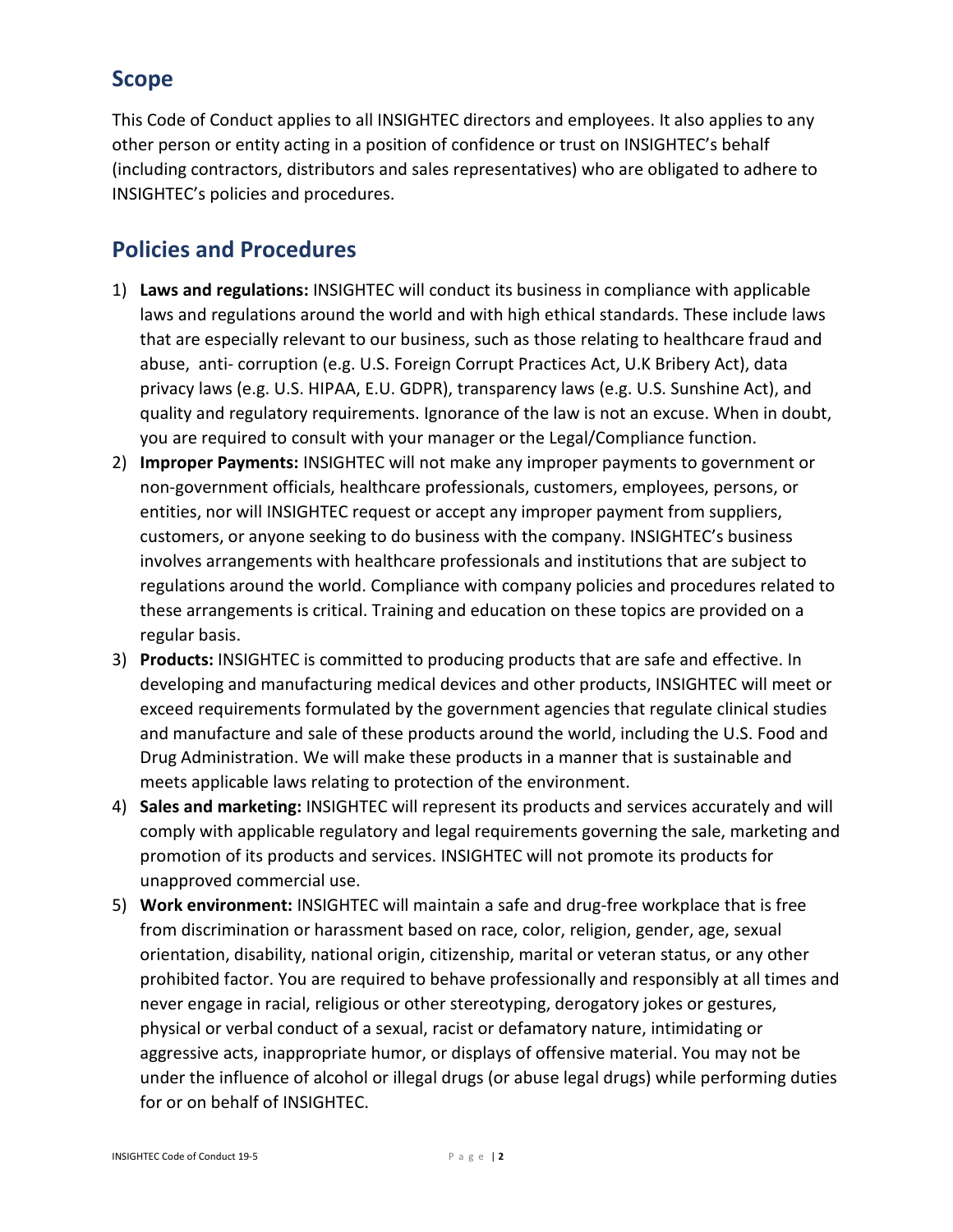- 6) **Competition:** INSIGHTEC will compete for all business opportunities on the merits of its products and services - fairly, ethically, and legally. INSIGHTEC will comply with all antitrust and other laws regulating competition and trade in each country where it conducts business and will not have improper discussions about pricing, cost, plans, strategies, or any proprietary or confidential information with its competitors.
- 7) **Recording and reporting:** Because accurate information is essential to INSIGHTEC's ability to satisfy legal and regulatory obligations, all personnel will record and report information accurately and honestly. No person will sign or submit (or permit others to do so on behalf of INSIGHTEC) any document, record or statement that he or she has reason to believe is false.
- 8) **Fair dealing:** INSIGHTEC will deal fairly with its customers, suppliers, competitors, auditors, and employees, and will not take unfair advantage of anyone through manipulation, deception, concealment, abuse of privileged information, misrepresentation of material facts, or any other unfair dealing or practice.
- 9) **Confidential information:** No person will use for personal gain, or disclose without authority to any third party, any confidential or proprietary information obtained through a relationship to INSIGHTEC. Confidential or proprietary information includes all non-public information that might be of use to competitors or harmful to INSIGHTEC or its customers if disclosed. No person will illegally buy, sell, or deal in securities based on non-public INSIGHTEC information. Only authorized personnel may comment to public or social media outlets or issue public statements about the company.
- 10) **Political contributions:** INSIGHTEC will make no corporate political contributions to parties or individuals, even where such contributions may be legal.
- 11) **Corporate opportunities:** Employees and directors owe a duty of loyalty to INSIGHTEC to advance its legitimate interests when the opportunity to do so arises. Employees and directors are prohibited from competing with INSIGHTEC or taking for themselves or diverting to others for personal gain opportunities that properly belong to INSIGHTEC.
- 12) **Conflicts of interest**: A conflict of interest exists when a person's private interest interferes or conflicts with the company's interest. This may arise, for example, when a person or a member of his or her family receives personal benefits from a third party as a result of his or her position with the company. No person will accept any improper benefit or engage in any activity that might interfere with the satisfactory performance of his or her duties or be harmful to INSIGHTEC. In some circumstances a conflict of interest may be managed or accepted by INSIGHTEC. For this purpose, company personnel must ensure that any conflict of interest of which they become aware is promptly brought to the attention of the executive in charge of the applicable function, the Legal/Compliance department, or the company's Chief Executive Officer.
- 13) **Company assets**: Theft, carelessness, and waste have a direct impact on the company's profitability. All employees and directors will take appropriate actions to protect INSIGHTEC's assets, including intellectual property and information systems, and ensure their efficient use for legitimate business purposes.